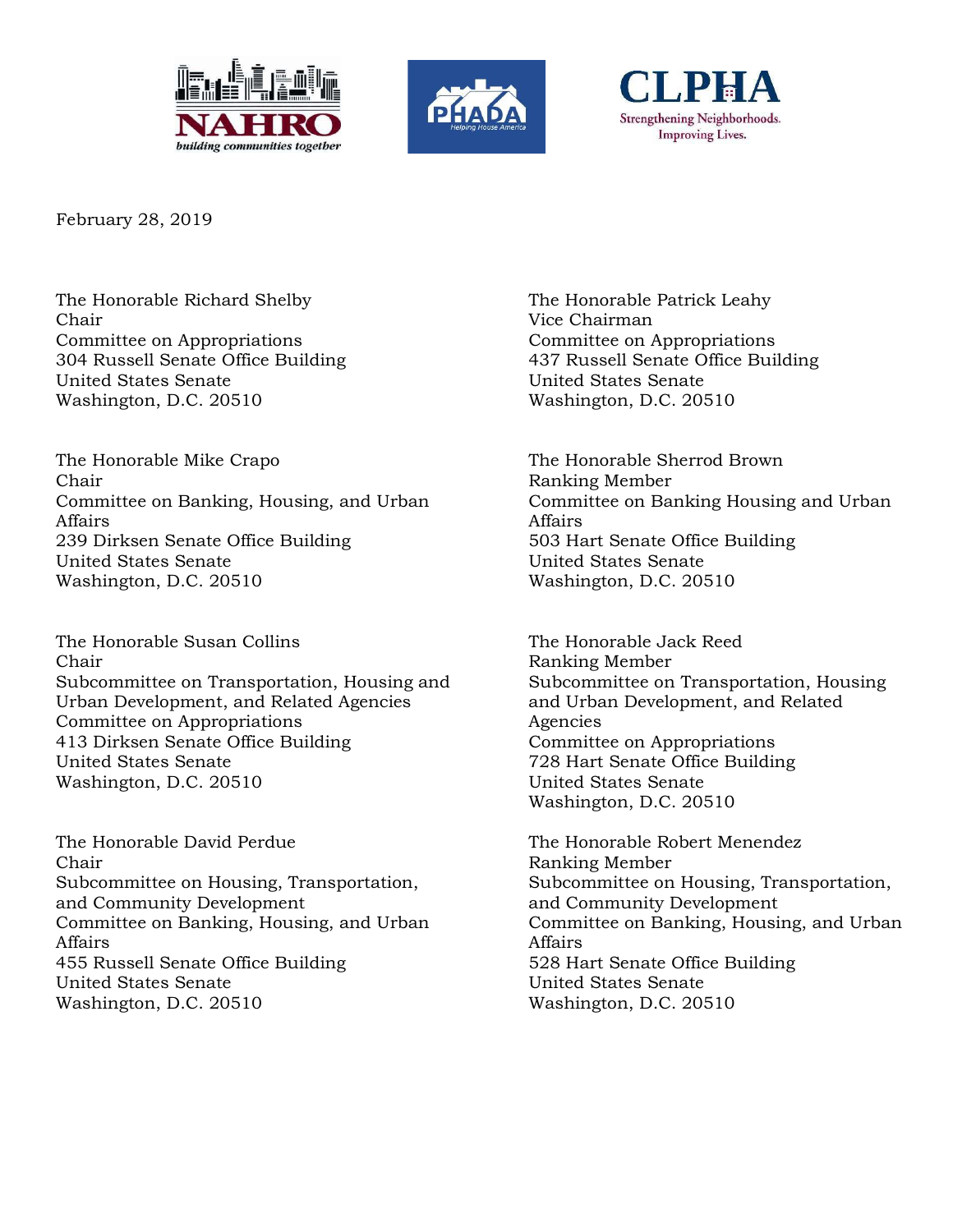The Council of Large Public Housing Authorities (CLPHA), the National Association of Housing and Redevelopment Officials (NAHRO) and the Public Housing Authorities Directors Association (PHADA) represent the interests of over 3,000 local housing authorities. We have each become very concerned with recent actions by the Department of Housing and Urban Development (HUD) concerning the contractual relationship between our members and the federal government for the operation of the public housing program in their communities, a contractual relationship established by federal statute. We believe that HUD's actions will fundamentally change that relationship to the detriment of our members, more than 1,000,000 households residing in public housing, and the public housing program.

In December, HUD notified the public of its most recent attempt to implement unilaterally a new public housing Annual Contributions Contract (ACC) and solicited comments concerning the ACC only on narrow issues under the Paperwork Reduction Act (PRA). CLPHA, NAHRO, and PHADA have each submitted comments concerning this new ACC. If you wish, we will be happy to share those comments with you. We wish to raise several very serious deficiencies in this proposed ACC and ask that you take actions to protect the public housing program and local housing authorities from HUD's serious overreach of its regulatory authority. While we raise these comments specifically in the context of the public housing ACC, we believe you should also be concerned that HUD is setting a precedent for making changes to other HUD programs as well.

HUD has ignored Congressionally mandated rulemaking procedures

We believe that some changes included in HUD's proposed ACC fail to comport with HUD's existing regulations and therefore, that these changes can only be made through the appropriate regulatory process established by Congress under the Administrative Procedure Act (APA). However, HUD is attempting to bypass the APA, which requires HUD to solicit public comments and respond to those comments prior to final rulemaking. Instead, HUD has chosen to use PRA procedures, which were not intended for this purpose, and which fail to satisfy the requirements of the APA.

 HUD's changes to the ACC are not consistent with the contractual relationship Congress established in the U.S. Housing Act of 1937 (Housing Act)

The Housing Act instructs the department to enter into contracts with states or their political subdivisions in order to operate public housing within their jurisdictions. In its proposed revisions, HUD is redefining that relationship by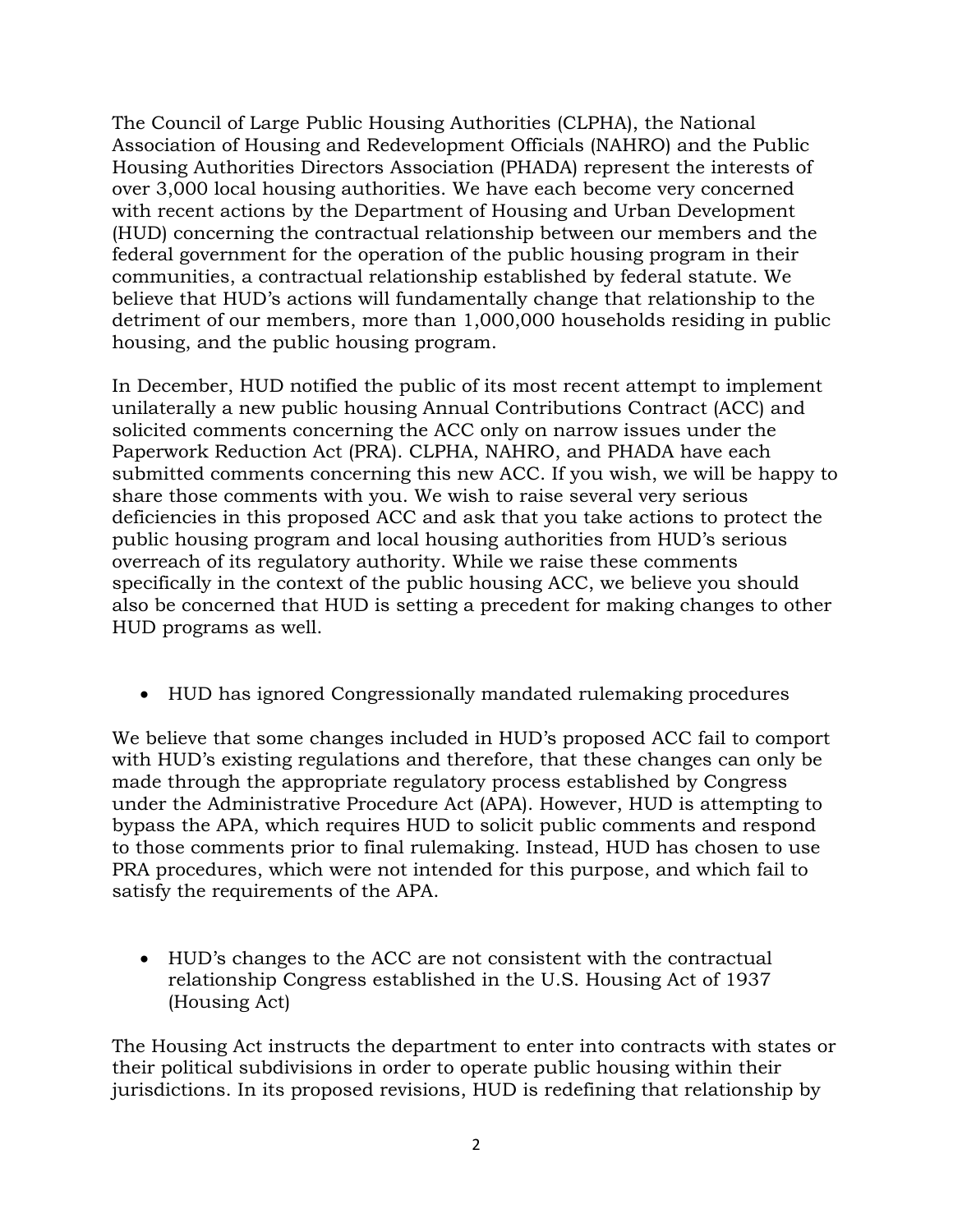deeming the ACC to be a grant agreement instead, thereby eliminating existing contractual protections available to local housing authorities. We believe that HUD must comply with the Housing Act's requirement to enter into contracts for the operation of public housing.

 The proposed ACC would give HUD administrative powers not granted by Congress

HUD may impose substantive requirements on housing program participants only through regulations promulgated under statutory authority provided by Congress. Yet, under Section 3 of the new ACC, HUD would also give itself, by contract, the right to impose requirements on local housing authorities operating public housing through, "notices, and HUD-required forms, and agreements." As a result, HUD would no longer have to comply with APA requirements for public notice and comment, and could impose novel, untested, and arbitrary requirements through notices, emails, web site publications, or form instructions without the public vetting required by the APA. If HUD is permitted to assert such authority in the public housing program, then it could do so in other HUD programs as well.

 HUD is using illegitimate authority to change funding for local housing authorities without Congressional authorization

Section 10 of the proposed ACC provides that, "Grant funding may also be terminated, recaptured, withheld, suspended, reduced or such other actions taken in accordance with HUD Requirements." Since these requirements would include notices, required forms and agreements, HUD would have the unilateral ability to eliminate local housing authorities' public housing funding without Congressional authorization.

CLPHA, NAHRO, and PHADA believe that HUD has significantly exceeded the authority Congress has granted to it in these important areas as well as in other provisions of its proposed ACC. The associations believe that the department's efforts to significantly expand its authority without Congressional authorization will be of concern to you.

It will be very helpful to the public housing program and those operating public housing for you to express concerns with the department's efforts to expand its range of authority with a new ACC and ask HUD to withdraw its proposed ACC. Alerting Secretary Carson of your concerns may encourage HUD to reconsider its current courses of action.